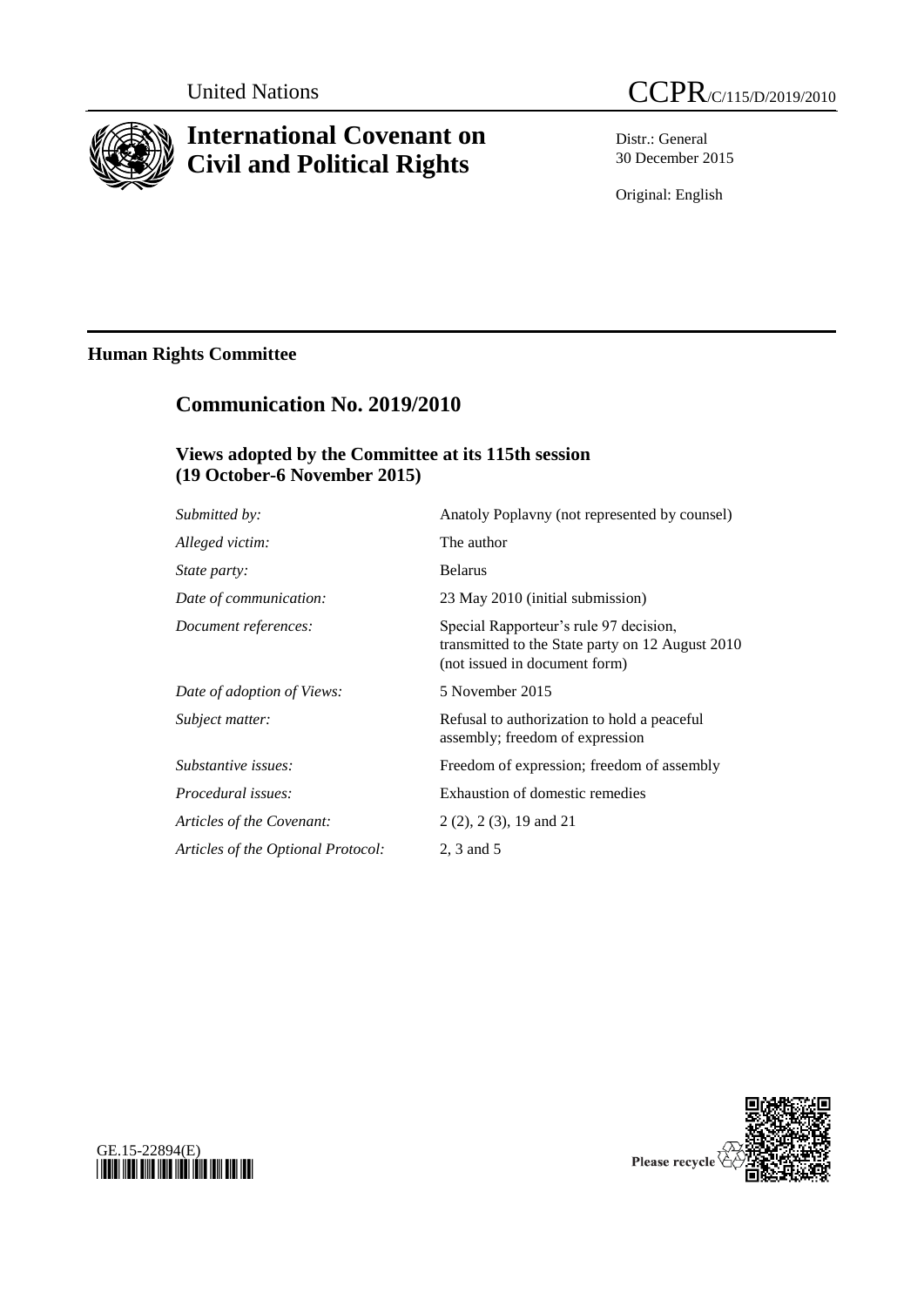### **Annex**

## **Views of the Human Rights Committee under article 5 (4) of the Optional Protocol to the International Covenant on Civil and Political Rights (115th session)**

concerning

### **Communication No. 2019/2010**\*

| Submitted by:           | Anatoly Poplayny (not represented by counsel) |
|-------------------------|-----------------------------------------------|
| Alleged victim:         | The author                                    |
| State party:            | <b>Belarus</b>                                |
| Date of communications: | 23 May 2010 (initial submission)              |

*The Human Rights Committee*, established under article 28 of the International Covenant on Civil and Political Rights,

*Meeting* on 5 November 2015,

*Having concluded* its consideration of communication No. 2019/2010, submitted to it by Anatoly Poplavny under the Optional Protocol to the International Covenant on Civil and Political Rights,

*Having taken into account* all written information made available to it by the author of the communication and the State party,

*Adopts* the following:

### **Views under article 5 (4) of the Optional Protocol**

1. The author of the communication is Anatoly Poplavny, a national of Belarus born in 1958. He claims to be a victim of a violation by Belarus of his rights under articles 19 and 21, read in conjunction with article 2 (2) and (3), of the Covenant. The Optional Protocol entered into force for Belarus on 30 December 1992. The author is not represented by counsel.

#### **The facts as submitted by the author**

2.1 On 23 November 2009, the author filed an application with the Gomel City Executive Committee to hold a picket in one of the central squares in Gomel on 10 December 2009 in order to publicly express his personal opinion on the occasion of the

<sup>\*</sup> The following members of the Committee participated in the examination of the present communication: Yadh Ben Achour, Lazhari Bouzid, Sarah Cleveland, Olivier de Frouville, Yuji Iwasawa, Ivana Jelić, Duncan Laki Muhumuza, Photini Pazartzis, Mauro Politi, Sir Nigel Rodley, Víctor Manuel Rodríguez-Rescia, Fabián Omar Salvioly, Dheerujlall Seetulsingh, Anja Seibert-Fohr, Yuval Shany, Konstantine Vardzelashvili and Margo Waterval. Two opinions signed by three Committee members are appended to the present Views.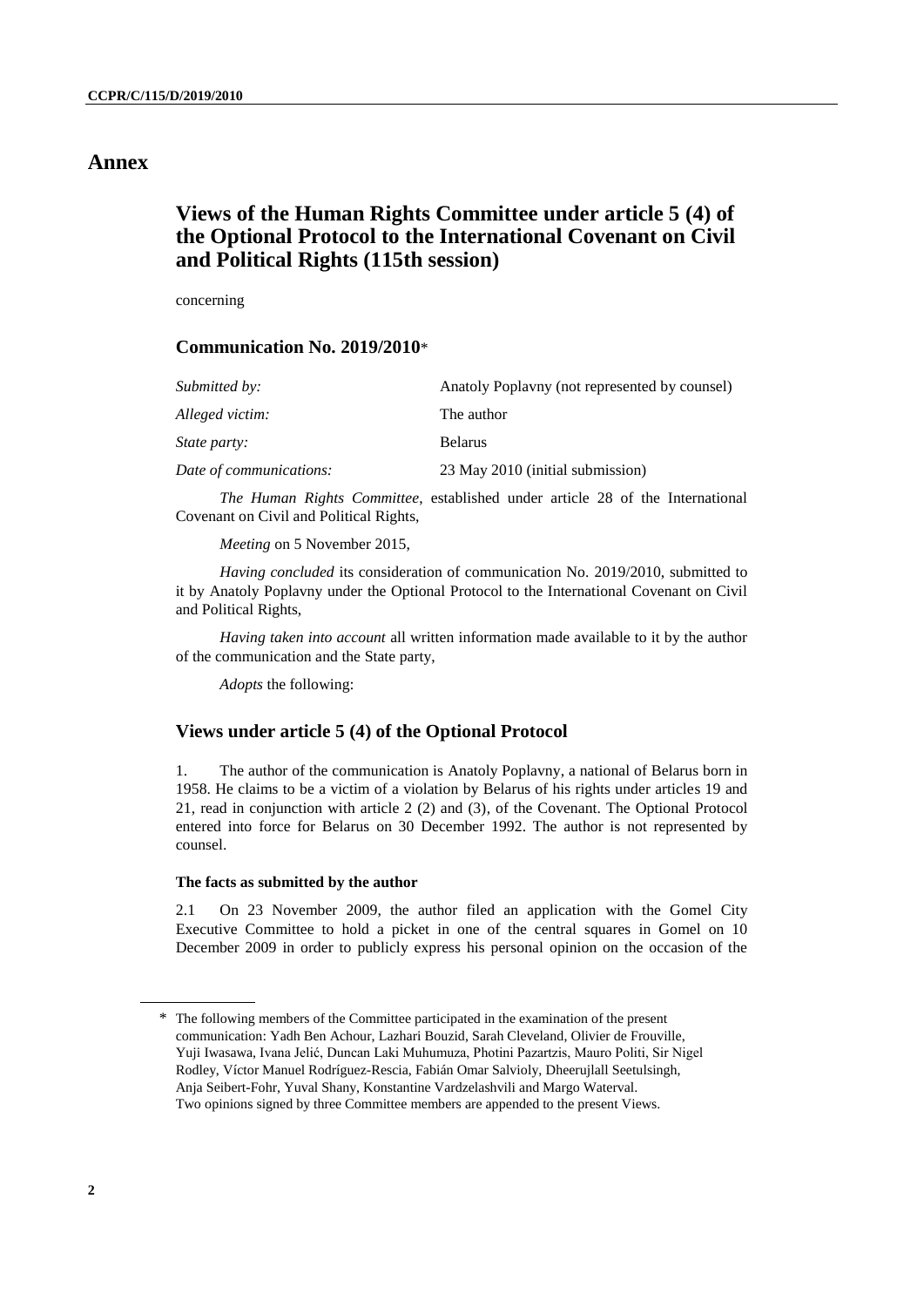anniversary of the adoption of the Universal Declaration of Human Rights; Human Rights Day is a recognized festive day in Belarus.

2.2 On 2 December 2009, the Executive Committee, decision No. 1410, refused to authorize the author to hold the picket. The basis for the refusal was the author's failure to comply with the requirements of Executive Committee decision No. 299 of 2 April 2008 on Mass Events in the City of Gomel, adopted on the basis of the Law on Mass Events in Belarus of 30 December 1997. It was noted that, firstly, the author had planned to organize a picket outside the location designated for that purpose in decision No. 299 and, secondly, that he had not concluded the required contracts with the city service providers for the maintenance of security, medical assistance and cleaning.

2.3 On 7 December 2009, the author appealed the refusal of the Executive Committee to the Central District Court of Gomel, which rejected his appeal on 30 December 2009. On 22 January 2010, he appealed the decision of the District Court to the Regional Court of Gomel, which rejected his appeal on 23 February 2010. On 11 March and 19 April 2010, the author appealed the decision of the Regional Court to the Chair of the Regional Court and to the Chair of the Supreme Court, through the supervisory review procedure. Both appeals were dismissed, on 14 April 2010 and 15 May 2010, respectively.

2.4 In his complaint to the courts, the author claimed that the refusal of the Executive Committee limited his rights to freedom of expression and freedom of assembly as guaranteed by the Constitution of Belarus and articles 19 and 21 of the Covenant and that no explanation had been provided as to why the restriction of his rights was necessary. The courts found that the refusal of the Executive Committee was lawful as it was based on decision No. 299. The author submits that he has thus exhausted all effective domestic remedies.

#### **The complaint**

3.1 The author claims that the rejection of his request to hold a picket by the national authorities amounts to a violation of his rights under articles 19 and 21, read in conjunction with article 2 (2) and (3), of the Covenant. He claims that neither the Executive Committee nor the courts considered whether the limitations imposed on his rights under decision No. 299 were justified by reasons of national security or public safety, public order, the protection of public health or morals, or whether they were necessary for the protection of the rights and freedoms of others. He alleges that decision No. 299 restricting all mass events in Gomel to a single, remote location and the requirement that organizers conclude prior paid contracts with city service providers unnecessarily limits the rights under articles 19 and 21 of the Covenant. He also claims that the provisions of the Law on Mass Events enable the local executive authorities to decide on permanent locations for holding mass events without providing justification for this restriction.

3.2 In this context, the author asks the Committee to recommend to the State party that it align its legislation with the international standards set out in articles 19 and 21 of the Covenant and requests compensation for his expenses, including the court fees, and for non-pecuniary damages.

#### **State party's observations**

4.1 In a note verbale dated 25 January 2012, the State party reiterated its position expressed in its note verbale dated 6 January 2011 regarding unjustified registration of communications submitted by individuals who have not exhausted all available domestic remedies in the State party, including appealing to the Prosecutor's Office for supervisory review of a judgement having the force of res judicata, in violation of article 2 of the Optional Protocol. Additionally, the State party submits that upon becoming a party to the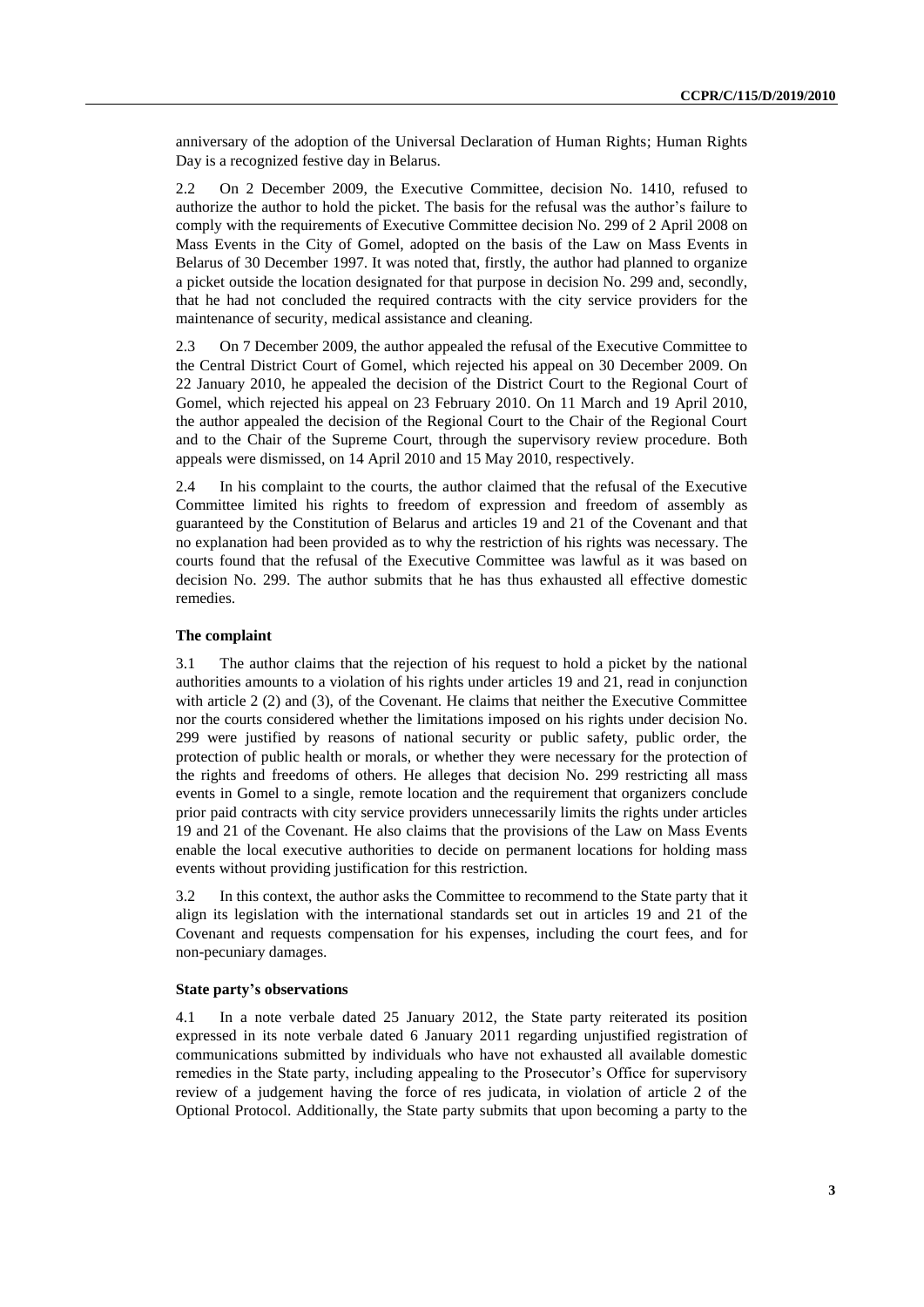Optional Protocol, it had agreed, under article 1 thereof, to recognize the competence of the Committee to receive and consider communications from individuals subject to its jurisdiction who claim to be victims of a violation by the State party of any rights protected by the Covenant. It notes, however, that that recognition was undertaken in conjunction with other provisions of the Optional Protocol, including those establishing criteria regarding petitioners and the admissibility of their communications, in particular articles 2 and 5.

4.2 The State party maintains that, under the Optional Protocol, States parties have no obligation to recognize the Committee's rules of procedure or its interpretation of the provisions of the Optional Protocol, which could only be effective when undertaken in accordance with the Vienna Convention on the Law of Treaties. It submits that, in relation to the complaint procedure, States parties should be guided first and foremost by the provisions of the Optional Protocol, and that references to the Committee's long-standing practice, methods of work and case law are not subjects of the Optional Protocol. It also submits that any communication registered in violation of the provisions of the Optional Protocol will be viewed by the State party as incompatible with the Optional Protocol and will be rejected without observations on the admissibility or merits and any decision taken by the Committee on such rejected communications will be considered by its authorities as "invalid". The State party considers that the present communication was registered in violation of the Optional Protocol.

#### **Author's comments on the State party's observations**

5.1 In a letter dated 21 March 2012, the author, with reference to the Committee's case law on the matter,<sup>1</sup> submits that he does not consider the supervisory review by the Prosecutor's Office to be an effective domestic remedy.

5.2 Regarding the State party's challenge to the Committee's rules of procedure, the author submits that the Committee is empowered to interpret the provisions of the Covenant and that the views of the Committee under the Optional Protocol represent an authoritative determination by the organ established under the Covenant itself charged with the interpretation of that instrument.<sup>2</sup> In the author's view, the State party must therefore respect the Committee's decisions, as well as its standards, practice and methods of work.

#### **Issues and proceedings before the Committee**

#### *Lack of cooperation from the State party*

6.1 The Committee notes the State party's assertion that there are no legal grounds for the consideration of the author's communication, insofar as it was registered in violation of the provisions of the Optional Protocol; that it has no obligations regarding the recognition of the Committee's rules of procedure and regarding the Committee's interpretation of the provisions of the Optional Protocol; and that if a decision is taken by the Committee on the present communication, it will be considered "invalid" by its authorities.

6.2 The Committee recalls that article 39 (2) of the Covenant authorizes it to establish its own rules of procedure, which the States parties have agreed to recognize. By adhering to the Optional Protocol, a State party to the Covenant recognizes the competence of the Committee to receive and consider communications from individuals claiming to be victims

<sup>1</sup> Communication No. 1418/2005, *Iskiyaev v. Uzbekistan,* Views adopted on 20 March 2009.

<sup>&</sup>lt;sup>2</sup> Reference is made to the Committee's general comment No. 33 (2008) on the obligations of States parties under the Optional Protocol.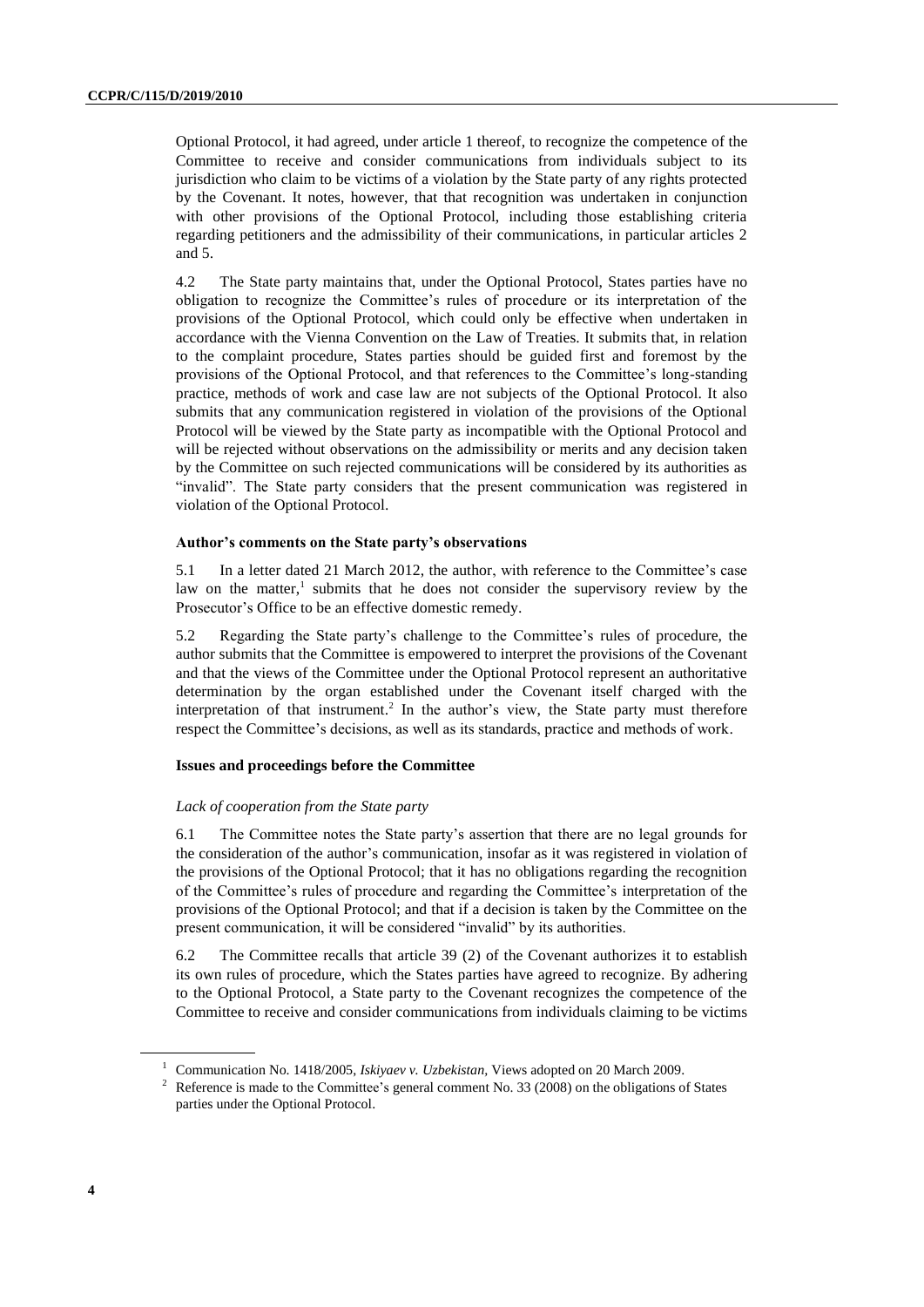of violations of any of the rights set forth in the Covenant (preamble and art. 1). Implicit in a State's adherence to the Optional Protocol is an undertaking to cooperate with the Committee in good faith so as to permit and enable it to consider such communications and, after examination, to forward its Views to the State party and to the individual (art. 5 (1) and (4)). It is incompatible with these obligations for a State party to take any action that would prevent or frustrate the Committee in its consideration and examination of a communication and in the expression of its Views.<sup>3</sup> It is up to the Committee to determine whether a case should be registered. By failing to accept the competence of the Committee to determine whether a communication shall be registered and by declaring outright that it will not accept the Committee's determination of the admissibility and of the merits of the communications, the State party has violated its obligations under article 1 of the Optional Protocol.

#### *Consideration of admissibility*

7.1 Before considering any claim contained in a communication, the Committee must decide, in accordance with rule 93 of its rules of procedure, whether the communication is admissible under the Optional Protocol.

7.2 The Committee has ascertained, as required under article 5 (2) (a) of the Optional Protocol, that the same matter is not being examined under another procedure of international investigation or settlement.

7.3 The Committee takes note of the State party's objection that the author has failed to request the Prosecutor's Office to initiate a supervisory review of the domestic courts' decisions. The Committee recalls its jurisprudence, according to which a petition for supervisory review to a Prosecutor's Office, allowing a review of court decisions that have taken effect, does not constitute a remedy that has to be exhausted for the purposes of article 5 (2) (b) of the Optional Protocol.<sup>4</sup> Accordingly, it considers that it is not precluded by article 5 (2) (b) of the Optional Protocol from examining the communication.

7.4 The Committee notes the author's claim that his request to hold a picket was rejected by the local authorities and that neither the Executive Committee nor the courts considered whether the limitation imposed on his rights under decision No. 299 were justified. The author also claims that decision No. 299, adopted on the basis of the Law on Mass Events, unnecessarily limits the rights under articles 19 and 21 of the Covenant. The Committee further notes the author's claim that his rights under articles 19 and 21, read in conjunction with article 2 (2) and (3), of the Covenant were violated. In the absence of any information provided by the State party on the facts of this case, the Committee declares the communication admissible as far as it raises issues under articles 19 and 21, read alone and in conjunction with article 2 (2) and (3), of the Covenant, and proceeds with its examination on the merits.

#### *Consideration of the merits*

8.1 The Human Rights Committee has considered the communication in the light of all the information made available to it by the parties, as provided under article 5 (1) of the Optional Protocol.

<sup>3</sup> See, for example, communications Nos. 1867/2009, 1936/2010, 1975/2010, 1977/2010-1981/2010 and 2010/2010, *Levinov v. Belarus,* Views adopted on 19 July 2012, para. 8.2 and No. 869/1999, *Piandiong et al. v. the Philippines*, Views adopted on 19 October 2000, para. 5.1.

<sup>4</sup> See communications No. 1873/2009, *Alekseev v. the Russian Federation*, Views adopted on 25 October 2013, at para. 8.4; and No. 1929/2010, *Lozenko v. Belarus,* Views adopted on 24 October 2014, para. 6.3.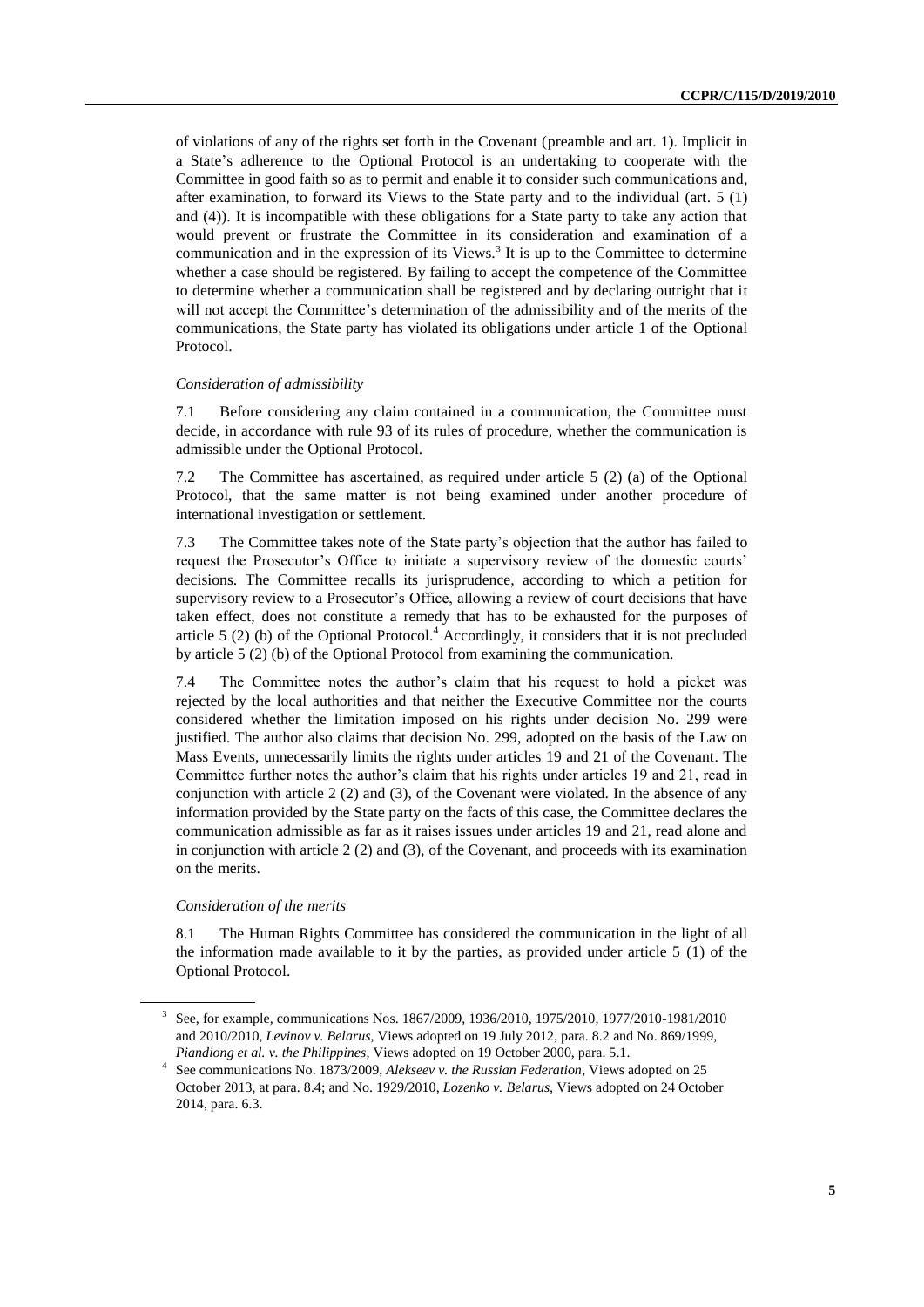8.2. The Committee notes the author's claims that Executive Committee decision No. 299 unduly restricts the right to freedom of expression and the right of peaceful assembly by imposing on the organizers of mass events an obligation to conclude paid contracts with city service providers by designating a single and remote location for all mass event to be organized in Gomel, a city of 500,000 inhabitants. The Committee also notes the author's allegation that the formal application of decision No. 299 by the Executive Committee in his case, without consideration of the need for the limitations on the exercise of his rights, constitutes an unjustified restriction on his rights under articles 19 and 21 of the Covenant.

8.3 The Committee recalls, first, that article 19 (3) of the Covenant allows certain restrictions only as provided by law and necessary (a) for the respect of the rights and reputation of others; and (b) for the protection of national security or public order (*ordre public*) or public health or morals. The Committee refers to its general comment No. 34 (2011) on the freedoms of opinion and expression, which states that those freedoms are indispensable conditions for the full development of the person and are essential for any society. They constitute the foundation stone for every free and democratic society (para. 2). Any restriction on the exercise of those freedoms must conform to the strict tests of necessity and proportionality. Restrictions must be applied only for those purposes for which they were prescribed and must be directly related to the specific need on which they are predicated (para. 22). The Committee recalls<sup>5</sup> that it is for the State party to demonstrate that the restrictions on the author's rights under article 19 were necessary and proportionate and that even if, in principle, States parties may introduce a system aimed at reconciling an individual's freedom to impart information and the general interest of maintaining public order in a certain area, such system must not operate in a way that is incompatible with article 19 of the Covenant.

8.4 The Committee recalls, next, that the right of peaceful assembly, as guaranteed under article 21 of the Covenant, is a fundamental human right that is essential for public expression of one's views and opinions and indispensable in a democratic society. This right entails the possibility of organizing and participating in a peaceful assembly, including the right to a stationary assembly (such as a picket) in a public location. The organizers of an assembly generally have the right to choose a location within sight and sound of their target audience and no restriction to this right is permissible, unless if it (a) imposed in conformity with the law; and (b) is necessary in a democratic society, in the interests of national security or public safety, public order, protection of public health or morals or protection of the rights and freedoms of others. When a State party imposes restrictions with the aim of reconciling an individual's right to assembly and the aforementioned interests of general concern, it should be guided by the objective of facilitating the right, rather than seeking unnecessary or disproportionate limitations to it. The State party is thus under the obligation to justify the limitation of the right protected by article 21 of the Covenant.

8.5 In the present case, the author chose one of the central squares in Gomel for his picket in order to publicly express his opinion on the State party's commemoration of Human Rights Day. The Committee notes that the national authorities rejected the author's request for a picket on the grounds that the planned location of the event was different from the only location permitted under decision No. 299 and because the author had failed to conclude contracts with city services' providers. It also observes that from the material on file it transpires that the national authorities have failed to demonstrate how a picket held in the location proposed by the author would jeopardize national security, public safety, public order, the protection of public health or morals or the protection of the rights and freedoms

<sup>5</sup> See, for example, communications No. 1830/2008, *Pivonos v. Belarus,* Views adopted on 20 October 2012, para. 9.3 and No. 1785/2008, *Olechkevitch v. Belarus,* Views adopted on 18 March 2013, para. 8.5.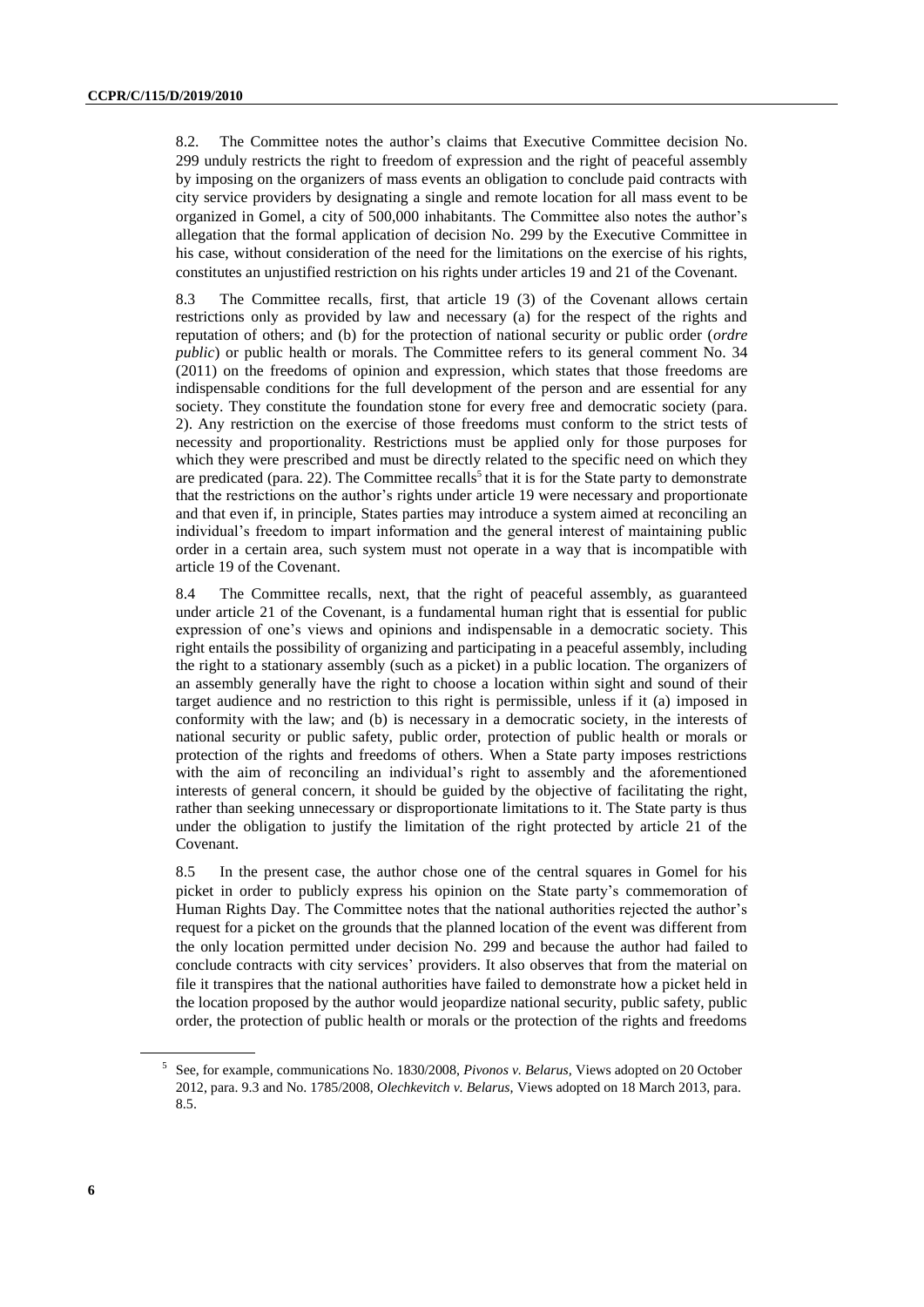of others. It notes in particular that neither the decision of the Executive Committee to refuse the author's request to hold a picket nor the court decisions provide any justification as to why the restrictions imposed in decision No. 299 and applied in the author's case were necessary and justified.

8.6 The Committee also notes that the de facto prohibition imposed by decision No. 299 of an assembly in any public location in the entire city of Gomel, with the exception of a single remote area, unduly limits the right of assembly and the freedom of expression in the same context. It further notes that requesting the organizer of a one-person picket to contract additional services in order to hold a picket imposes a disproportionate burden on the right of peaceful assembly and the right to freedom of expression. In these circumstances, the Committee finds that the formal application of decision No. 299 and the rejection by the State party's authorities of the author's request to hold a picket to be unjustified and concludes that the authors' rights under articles 19 and 21 of the Covenant have been violated.

8.7 In the light of this conclusion, the Committee decides not to examine the author's claims under articles 19 and 21, read in conjunction with article 2  $(2)$  and  $(3)$ , of the Covenant.

9. The Committee, acting under article 5 (4), of the Optional Protocol, is of the view that the facts before it disclose a violation of the author's rights under articles 19 and 21of the Covenant.

10. In accordance with article 2 (3) (a) of the Covenant, the State party is under an obligation to provide the author with an effective remedy. This requires it to make full reparation to individuals whose Covenant rights have been violated. Accordingly, the State party is obligated, inter alia, to reimburse any expenses incurred by the author and provide him with adequate compensation. The State party is also under an obligation to take steps to prevent similar violations in the future. In this connection, the Committee reiterates that the State party should revise its legislation in accordance with its obligation under article 2 (2), in particular, decision No. 299 of the Gomel City Executive Committee and the Law on Mass Events of 30 December 1997, as it has been applied in the present case, with a view to ensuring that the rights under articles 19 and 21 of the Covenant may be fully enjoyed in the State party.<sup>6</sup>

11. Bearing in mind that, by becoming a party to the Optional Protocol, the State party has recognized the competence of the Committee to determine whether there has been a violation of the Covenant and that, pursuant to article 2 of the Covenant, the State party has undertaken to ensure to all individuals within its territory or subject to its jurisdiction the rights recognized in the Covenant and to provide an effective and enforceable remedy when it has been determined that a violation has occurred, the Committee wishes to receive from the State party, within 180 days, information about the measures taken to give effect to the Committee's Views. The State party is also requested to publish the present Views and to have them widely disseminated in Belarusian and Russian in the State party.

<sup>6</sup> See, for example, communications No. 1851/20008, *Sekerko v. Belarus*, Views adopted on 28 October 2013, para. 11; No. 1948/2010, *Turchenyak et al. v. Belarus,* Views adopted on 24 July 2013, para. 9; No. 1790/2008, *Govsha et al. v. Belarus,* Views adopted on 27 July 2012, para. 11; and, mutatis mutandis*,* No. 1992/2010*, Sudalenko v. Belarus*, Views adopted on 27 March 2015, para. 10.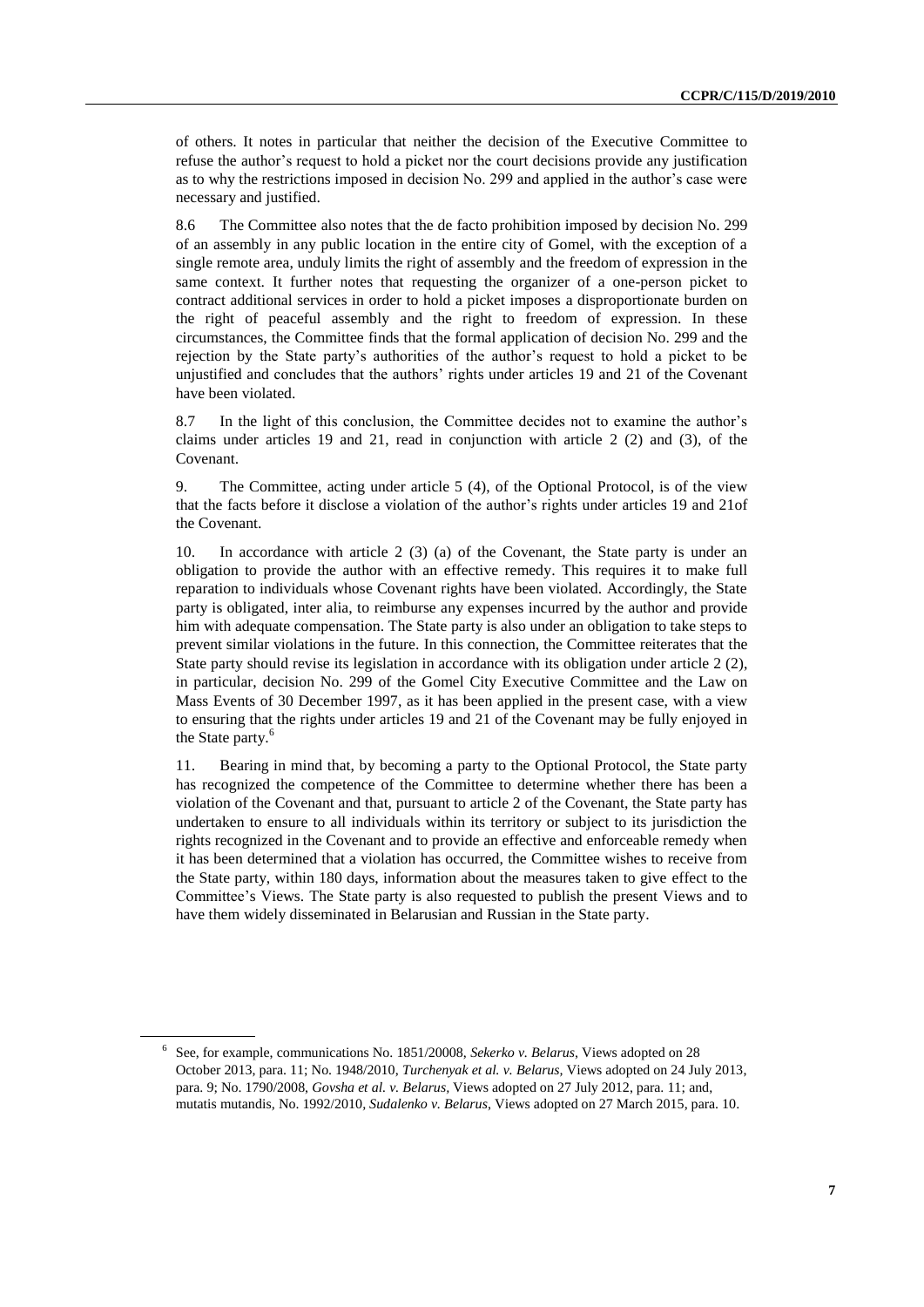# **Appendix I**

### **Individual opinion of Committee member Sarah Cleveland (concurring**

1. In this communications, the author claims that the State party has violated its obligations under articles 19 and 21, read in conjunction with article 2 (2), of the Covenant. The Committee notably finds this claim admissible, but ultimately does not examine it in the light of the Committee's finding of independent violations of articles 19 and 21. In its remedial paragraph, however, the Committee states that pursuant to article 2 (2) of the Covenant, Belarus is under an obligation to revise its domestic laws in order to ensure that the rights under articles 19 and 21 of the Covenant may be fully enjoyed in the State party (para. 10).

2. I support this result and write separately to elaborate on the approach to article 2 (2) in this case. I also believe that it was available to the Committee to find a violation of the relevant substantive articles in conjunction with article 2 (2).

3. The author of this communications was denied permission to hold a picket in a central square of Gomel on the anniversary of the adoption of the Universal Declaration of Human Rights, due to his failure to comply with decision No. 299 of the Executive Committee of Gomel, which had been adopted pursuant to the Law On Mass Events of Belarus of 30 December 1997. This legal regime required prior authorization for all public gatherings in Gomel, a city of approximately 500,000 people, limited all gatherings not organized by State authorities to a single, remote, location and required organizers of any such public events to enter contracts, at their own expense, to ensure public safety and security, medical care and clean-up services. Although the author challenged in domestic court the denial of his request for permission to demonstrate, the courts upheld the denials as lawful under this legal framework.

4. In approximately 20 cases, the Committee has found that application of the Law on Mass Events of Belarus violated the rights of individuals under articles 19, 21 and/or 22 to the freedoms of expression, assembly and association. At least six of these cases also involved decision No. 299. In such cases, the Committee has repeatedly called upon Belarus to review its legislation in order to bring its legal regime into line with the Covenant and to prevent similar violations in the future.<sup>2</sup>

5. In my view, the circumstances in these cases directly implicate the State party's obligations under article 2 (2) of the Covenant. That provision states:

Where not already provided for by existing legislative or other measures, each State Party to the present Covenant undertakes to take the necessary steps, in accordance with its constitutional processes and with the provisions of the present Covenant, to adopt such legislative or other measures as may be necessary to give effect to the rights recognized in the present Covenant.

6. The Committee has long recognized that article 2 establishes accessory obligations and cannot independently serve as the basis for a claim of a violation under the Optional

a See, for example, communications No. 1851/2008, *Sekerko v. Belarus*, Views adopted on 28 October 2013, para. 11; No. 1948/2010, *Turchenyak et al. v. Belarus,* Views adopted on 24 July 2013, para. 9; and No. 1790/2008, *Govsha et al. v. Belarus*, Views adopted on 27 July 2012, para. 11.



Please recycle  $\overline{\mathfrak{S}}$ 

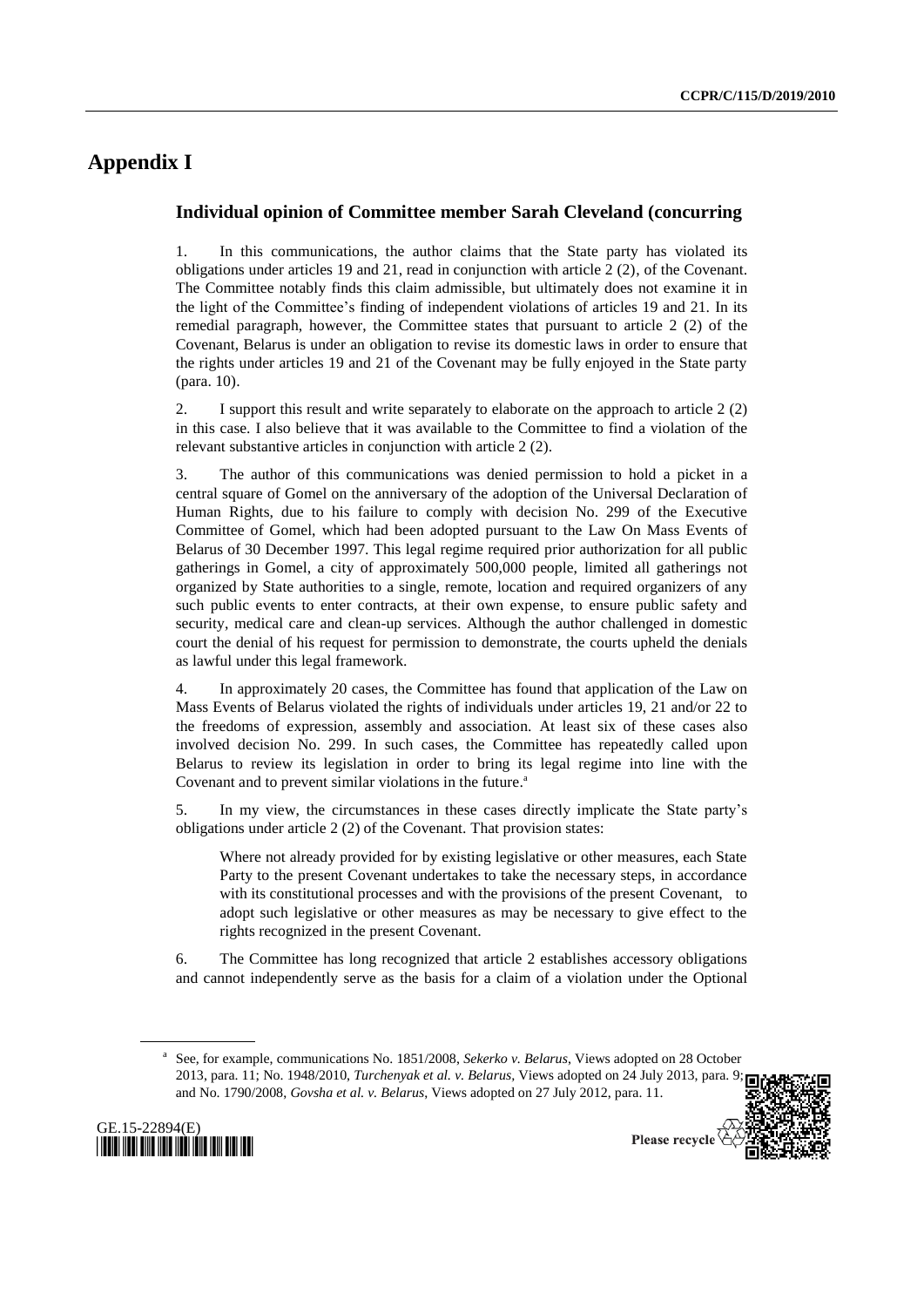Protocol.<sup>b</sup> Instead, a violation of article 2 must arise in conjunction with the violation of another substantive article of the Covenant. As we recognized in general comment No. 31 (2004) on the nature of the general legal obligation on States parties to the Covenant, article 2 (2) also allows States to achieve compliance through means that are consistent with their own "domestic constitutional structures". However, States parties also may not invoke their domestic law to justify a failure to perform or give effect to obligations under the Covenant.<sup>d</sup> To the contrary, "[w]here there are inconsistencies between domestic law and the Covenant, article 2 requires that the domestic law or practice be changed to meet the standards imposed by the Covenant's substantive guarantees".<sup>e</sup>

7. In *Poliakov v. Belarus,* the Committee established that article 2 can be the basis for a claim for a violation under the Optional Protocol, read in conjunction with another article, "when the failure by the State party to observe its obligations under article 2 is the proximate cause of a distinct violation of the Covenant directly affecting the individual claiming to be a victim". f

8. This concept of a "distinct violation" of article 2 that nevertheless arises "in conjunction with the violation of another substantive article of the Covenant" can be understood in the light of the Committee's long-standing approach to article 2 (3). That provision requires States parties to make reparation to individuals whose Covenant rights have been violated.<sup>g</sup> The Committee has applied article 2 (3) in two ways. First, in any case in which the Committee finds a violation of the Covenant, article 2 (3) imposes an obligation on the State party to provide appropriate reparation to the victim. The Committee thus invokes article 2 (3) as the basis for a remedial paragraph in any Views in which the Committee finds a violation, since the Committee's finding of a violation triggers the remedial obligations of the State party under article 2 (3) to provide full reparation.

*9.* Second, an individual may establish a violation in conjunction with article 2 (3) when a State has been on notice of serious human rights violations committed within its jurisdiction and where the State has persistently failed to fulfil its obligations to provide the victim with a remedy. For example, in cases involving past violations such as torture, extrajudicial killings and enforced disappearance, the State party is obligated to investigate and bring perpetrators to justice<sup>h</sup> and to compensate victims. When the State party has persistently failed in this obligation, an individual can establish a "distinct violation" of article 2 (3), read in conjunction with the relevant substantive article of the Covenant, such as article 6 or  $7<sup>i</sup>$ 

10. In the present cases, consistent with the first approach to article 2 (3) above, the Committee's remedial paragraph (para. 10) expressly invokes the State party's obligations under article 2 (2) as the basis for directing the State party to revise its legislation to conform it to the obligations under the Covenant.<sup>j</sup> I agree with this decision.

b See, for example, communication No. 2202/2012, *Castañeda v. Mexico*, Views adopted 18 July 2013, para. 6.8.

c See General comment No. 31, para. 13.

d Ibid., para. 4.

e Ibid., para. 13.

<sup>f</sup> Communication No. 2030/2011, *Poliakov v.* Belarus, Views adopted 17 July 2014), para. 7.4.

<sup>&</sup>lt;sup>g</sup> See General comment No. 31, para. 16.

<sup>&</sup>lt;sup>h</sup> Ibid., para. 18.

i See, for example, communication No. 1997/2010, *Rizvanović v. Bosnia and Herzegovina*, Views adopted on 21 March 2014, paras. 9.6-9.7.

j See general comment No. 31, para. 17 ("[T]he purposes of the Covenant would be defeated without an obligation integral to article 2 to take measures to prevent a recurrence of a violation of the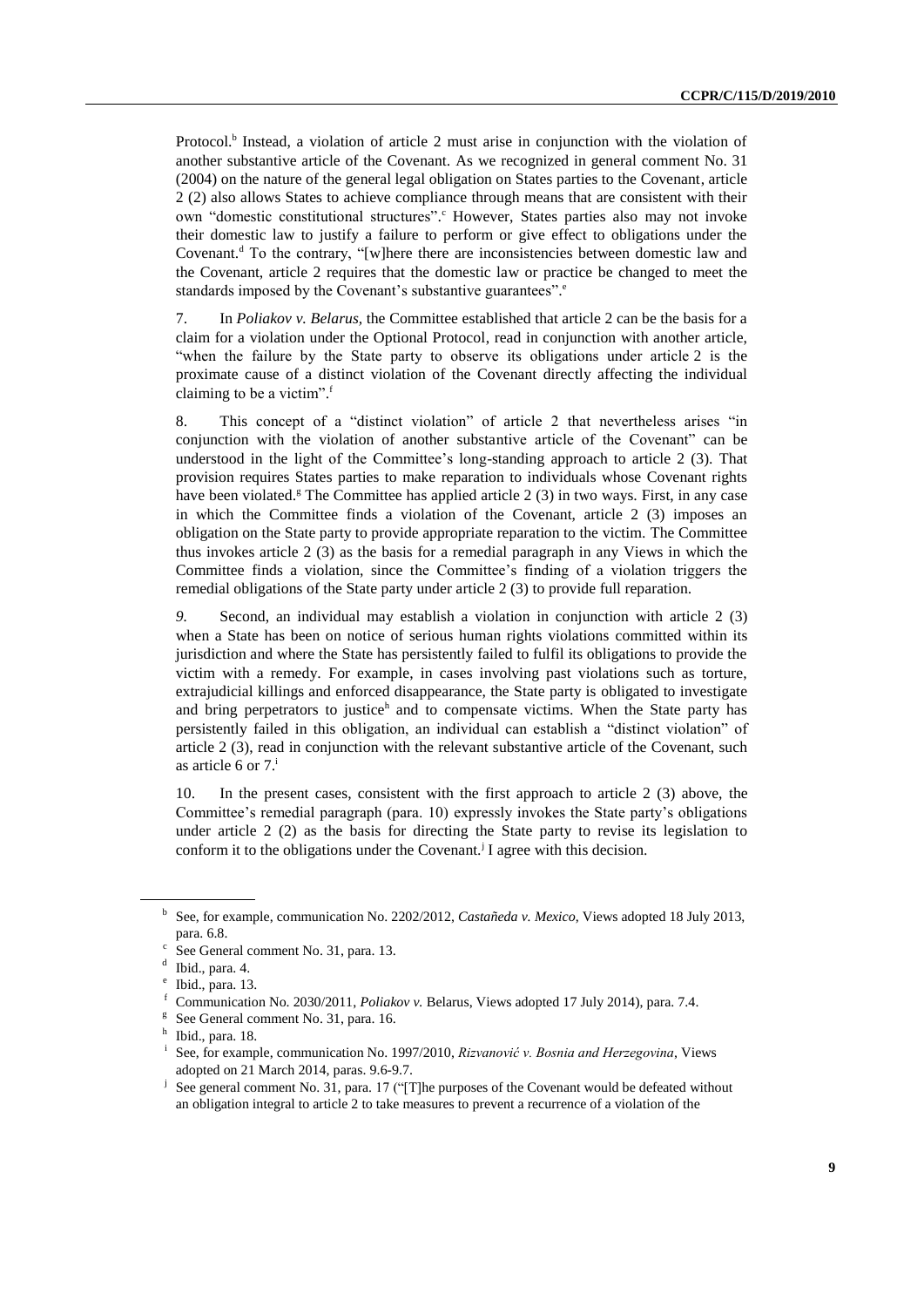11. Moreover, consistent with our approach to violations of article 2 (3), I believe it is also available to the Committee to find a violation in conjunction with article 2 (2) in situations where, as here, a State's standing legislation, or the standing interpretation of the laws by a State's highest court, has persistently and systematically been the source of a Covenant violation and the State party has failed to comply with its binding obligation under article 2 (2) to adopt such legislative or other measures as may be necessary to give effect to the rights recognized in the present Covenant.

12. The Committee has repeatedly found that Belarus' relevant legal framework – in these cases article 5 of the Law on Mass Events and decision No. 299 – violates the freedoms of expression, assembly and association under the Covenant. We repeatedly have called upon the State party to review its legislation in the light of these violations. The State party has equally persistently failed to fulfil its "unqualified and immediate" obligation to change its domestic law to meet the standards imposed by the Covenant.<sup>k</sup>

13. Persistent failure by a State party to conform its laws to give effect to rights under the Covenant constitutes a failure to comply with article 2 (2) and should, in my view, be understood to give rise to a "distinct violation" of the Covenant  $-$  a violation of the State party's obligations under article 2 (2), read in conjunction with the relevant substantive article. Other equivalent contexts in which a finding of a violation read in conjunction with article 2 (2) would be appropriate could include certain conscientious objector cases, where the Committee repeatedly has found violations of article 18 as a result of a State party's failure to adopt legislation providing for civilian alternatives to military service and has repeatedly recommended review of the relevant legislation<sup>1</sup> as well as standing laws imposing a mandatory death penalty.<sup>m</sup>

14. Recognizing a violation in conjunction with article 2 (2) in contexts of structural and systemic failure by the State to adopt remedial legislation would underscore to the State party, and particularly to relevant lawmakers, the Committee's concern that the source of the violation lies with the State's legal framework and the State's distinct obligation under article  $2(2)$  to conform its domestic laws to give effect to Covenant rights.<sup>n</sup> Finding such a violation of article 2 (2) in turn would enhance human rights protection for the individual by underscoring the State's obligation to prevent future recurring violations.

15. This approach would also accord with that of other human rights bodies. Pursuant to article 46 of the Convention for the Protection Human Rights and Fundamental Freedoms, the European Court of Human Rights has adopted a similar approach in its pilot judgement

www.ohchr.org/Documents/HRBodies/CEDAW/Statements/Parliamentarians.pdf.

Covenant. Accordingly, it has been a frequent practice of the Committee in cases under the Optional Protocol to include in its Views the need for measures . . . to be taken to avoid recurrence of the type of violation in question. Such measures may require changes in the State Party's laws or practices.").

k Ibid., para. 14.

l See communication No. 2179/2012, *Kim v. the Republic of Korea*, Views adopted on 15 October 2014), para. 9 (finding violations regarding 50 Jehovah's Witnesses sentenced to prison for refusing military service).

<sup>m</sup> Communication No. 1406/2005, *Weerawansa v. Sri Lanka*, Views adopted on 17 March 2009 (finding that the statutory mandatory death penalty violated article 6).

<sup>&</sup>lt;sup>n</sup> In this regard, a finding of a violation in conjunction with article 2 (2) could also be coupled with a specific recommendation by the Committee in its concluding paragraph that the Views be brought to the attention of the relevant lawmaking authorities. The Committee on the Elimination of Discrimination against Women has recognized the important role of legislatures in preventing and remedying systemic human rights violations. See "National parliaments and the Convention on the Elimination of All Forms of Discrimination against Women"*,* statement on the relationship of the Committee with parliamentarians, available from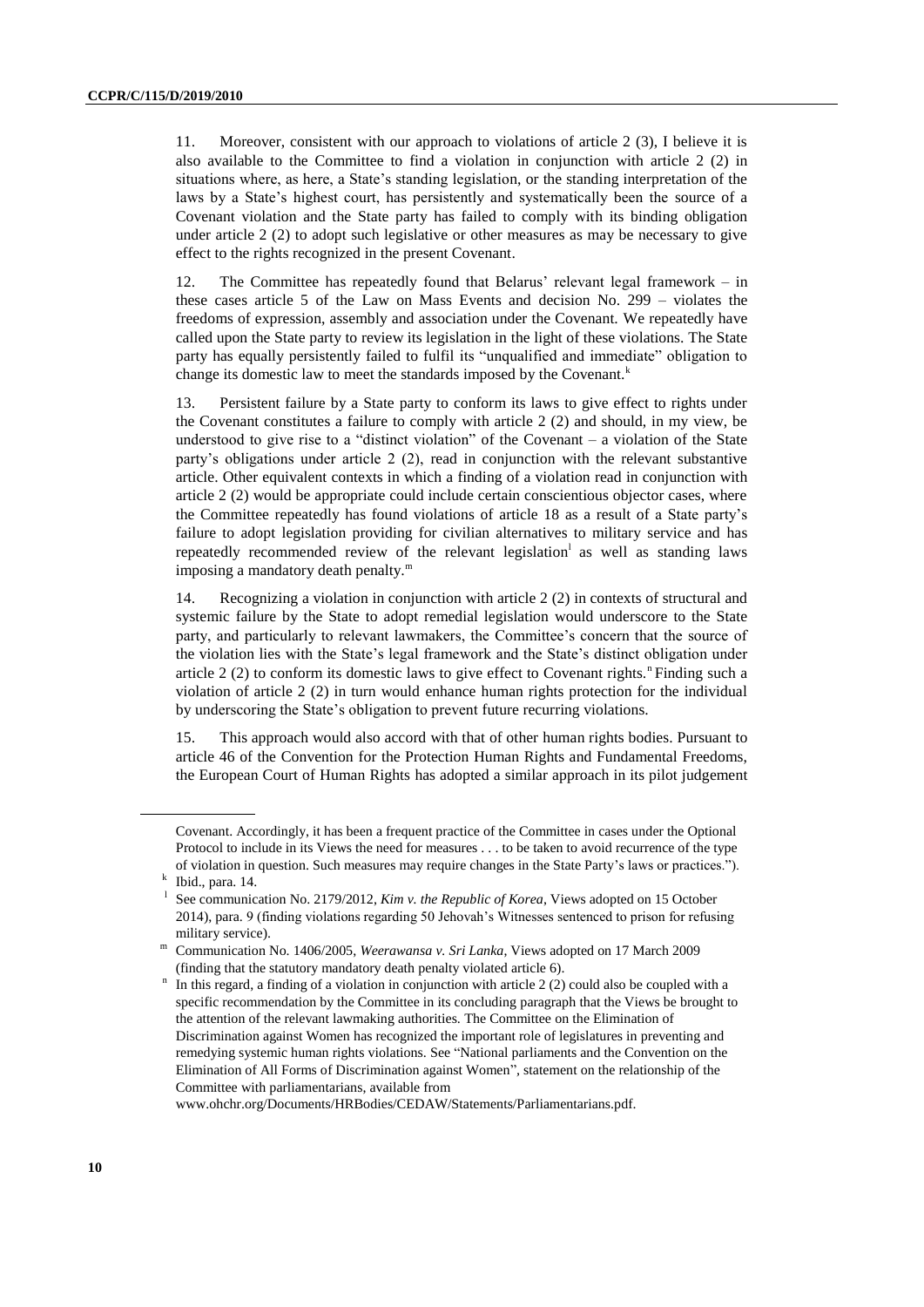procedure, in which the court identifies in its judgement systemic or structural problems with the State party's legal framework that gave rise to the violation and the remedial measures that the State must adopt, including revision of legislation.<sup>o</sup> The court has applied this approach to address persistent failures of the State to introduce remedial legislation. The Inter-American Court of Human Rights also has long identified situations that require revision of the domestic legal framework and, particularly in circumstances of failure of the State to take such action, has found a violation or failure to comply with article 2 of the American Convention on Human Rights in relation to the relevant substantive articles.<sup>p</sup>

16. Accordingly, while I support the Committee's explicit request in paragraph 10 that the State party revise its legislation pursuant to article 2 (2), I believe that it was available to the Committee, and that human rights protection could have been enhanced, by finding a violation in conjunction with article 2 (2) under the circumstances in these cases.

<sup>&</sup>lt;sup>o</sup> See, for example, European Court of Human Rights, application No. 31443/96, *Broniowski v. Poland*, judgement of 22 June 2004, paras. 3-4 (finding the violation "originated in a systemic problem connected with the malfunctioning of domestic legislation" and holding that "the respondent State must, through appropriate legal measures and administrative practices, secure the implementation of the property right in question"); rule 61 (3) of the Rules of Court of the European Court of Human Rights (2015) (the pilot judgment shall "identify both the nature of the structural or systemic problem … as well as the type of remedial measures which the Contracting Party concerned is required to take".).

p See Inter-American Court of Human Rights, *Case of the Massacres of El Mozote and Nearby Places v. El Salvador*, judgement of 25 October 2012, para. 403 (8) ("The State has failed to comply with the obligation to adapt its domestic law to the American Convention on Human Rights, contained in Article 2, in relation to Articles 8(1)...."); *Case of "The Last Temptation of Christ" (Olmedo-Bustos et al.) v. Chile*, judgement of 5 February 2001, para. 98 ("[T]he norms of Chilean domestic legislation … have still not been adapted to the provision of the American Convention…. Consequently, Chile must adopt the appropriate measures to reform its domestic laws.") and para. 103 (4); *Case of Suárez-Rosero v. Ecuador*, judgement of 12 November 1997), paras. 90 and 110 (5) (finding a violation of article 2 in relation to article 7(5)).